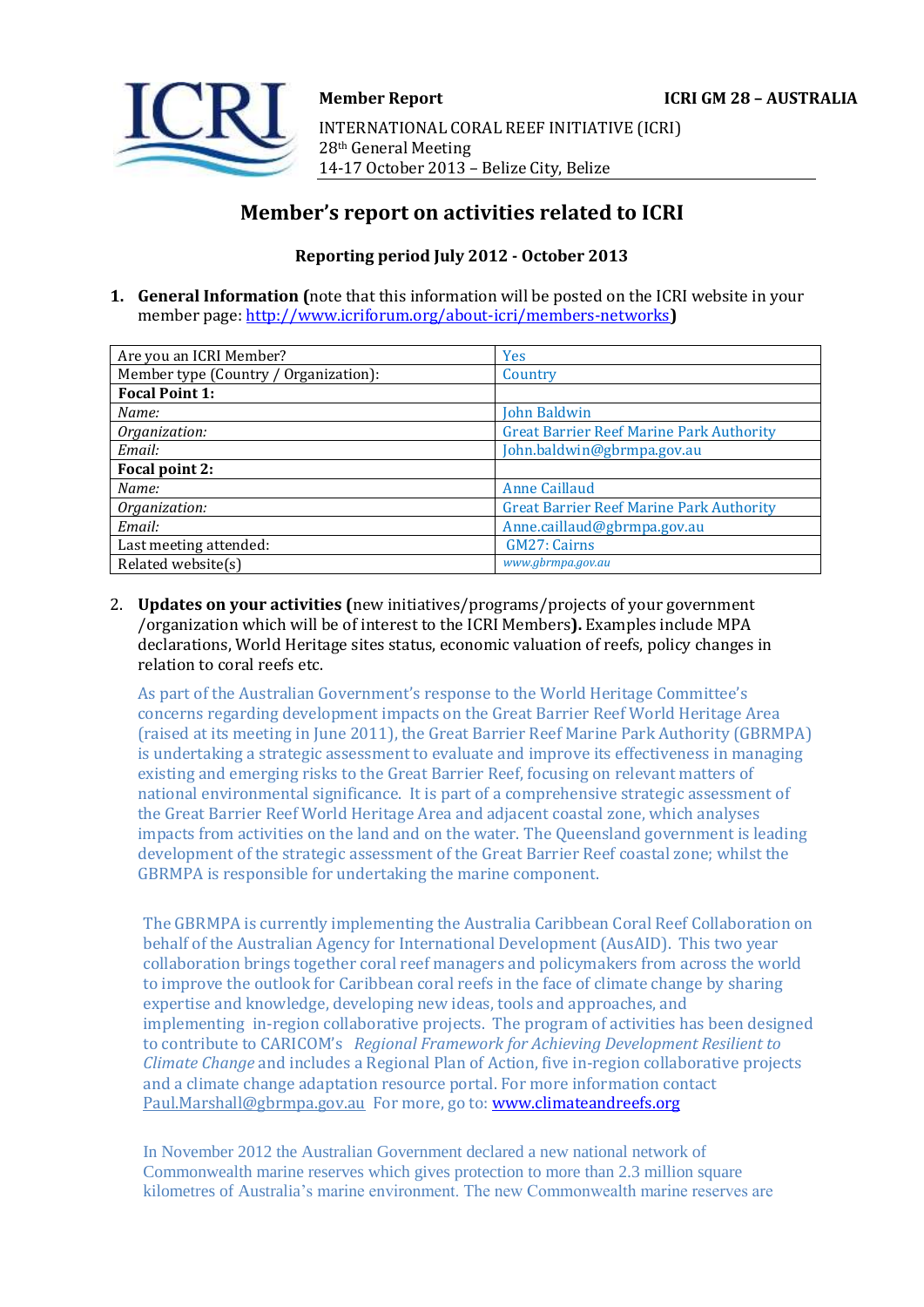spread around Australia, expanding the national Commonwealth marine reserves estate from 27 to 59 individual reserves (excluding the Great Barrier Reef Marine Park).

#### **3. Contribution to the ICRI GM**

*Your responses to the following questions will assist the Secretariat in assessing contributions towards the major themes of the current ICRI action plan and objectives of the general meeting.*

#### **a. Community-based monitoring**

Are you engaged in, or support community-based monitoring in your marine areas? If so, think about what works and what doesn't with it to be prepared for workshop discussions on this topic. The discussions will revolve around:

- The benefit of community-based monitoring for management and reporting
- Way forward and how countries could support each other through a network of persons involved in monitoring and an online database.

Eye on the Reef is a powerful monitoring program that enables anyone who visits the Great Barrier Reef to contribute to its long-term protection. The information collected through the Eye on the Reef program is combined in a single [data management and reporting system](http://www.gbrmpa.gov.au/eye-on-the-reef) which enables participants to access their own data and reporting online. This data provides Marine Park managers and researchers with up-to-date information on reef health status and trends, the distribution of protected and iconic species, and early warnings of environmental impacts.

The Eye on the Reef program brings together five assessment and monitoring programs that collect valuable information about reef health, marine animals and incidents.

- [Sightings network](http://www.gbrmpa.gov.au/visit-the-reef/eye-on-the-reef/sightings-network)
- [Rapid Monitoring](http://www.gbrmpa.gov.au/visit-the-reef/eye-on-the-reef/the-rapid-monitoring-survey)
- [Tourism Weekly Monitoring](http://www.gbrmpa.gov.au/visit-the-reef/eye-on-the-reef/tourism-weekly-monitoring-surveys)
- [Reef Health and Impact Surveys](http://www.gbrmpa.gov.au/visit-the-reef/eye-on-the-reef/reef-health-and-impact-survey)
- [Eyes and Ears Incident Reporting Network](http://www.gbrmpa.gov.au/our-partners/tourism-industry/eyes-and-earsreporting)

These programs enable people from all walks of life — Marine Park rangers, marine tourism staff, scientist, fishers, tourists and other reef users — to report their Reef sightings and observations to the Great Barrier Reef Marine Park Authority. For more, go to: <http://www.gbrmpa.gov.au/visit-the-reef/eye-on-the-reef>

#### **b. Co-management**

Do you have co-management arrangements in place for your marine reserves? If so, start thinking about what they are, and what works for you in preparation for workshop and field trip discussions on this topic. There will be some interactive exercises to help guide your thinking and possible way forward.

#### **4. Is there any other topic you would like to raise during the meeting?**

#### **YES NO**

If yes, please indicate which topic and the reason why you would like to raise it:

### **5. Please list relevant publications, reports you have been released since the last meeting.**

| Title (incl. author and date) | Type of publication    |
|-------------------------------|------------------------|
|                               | [ (Paper, report etc.) |